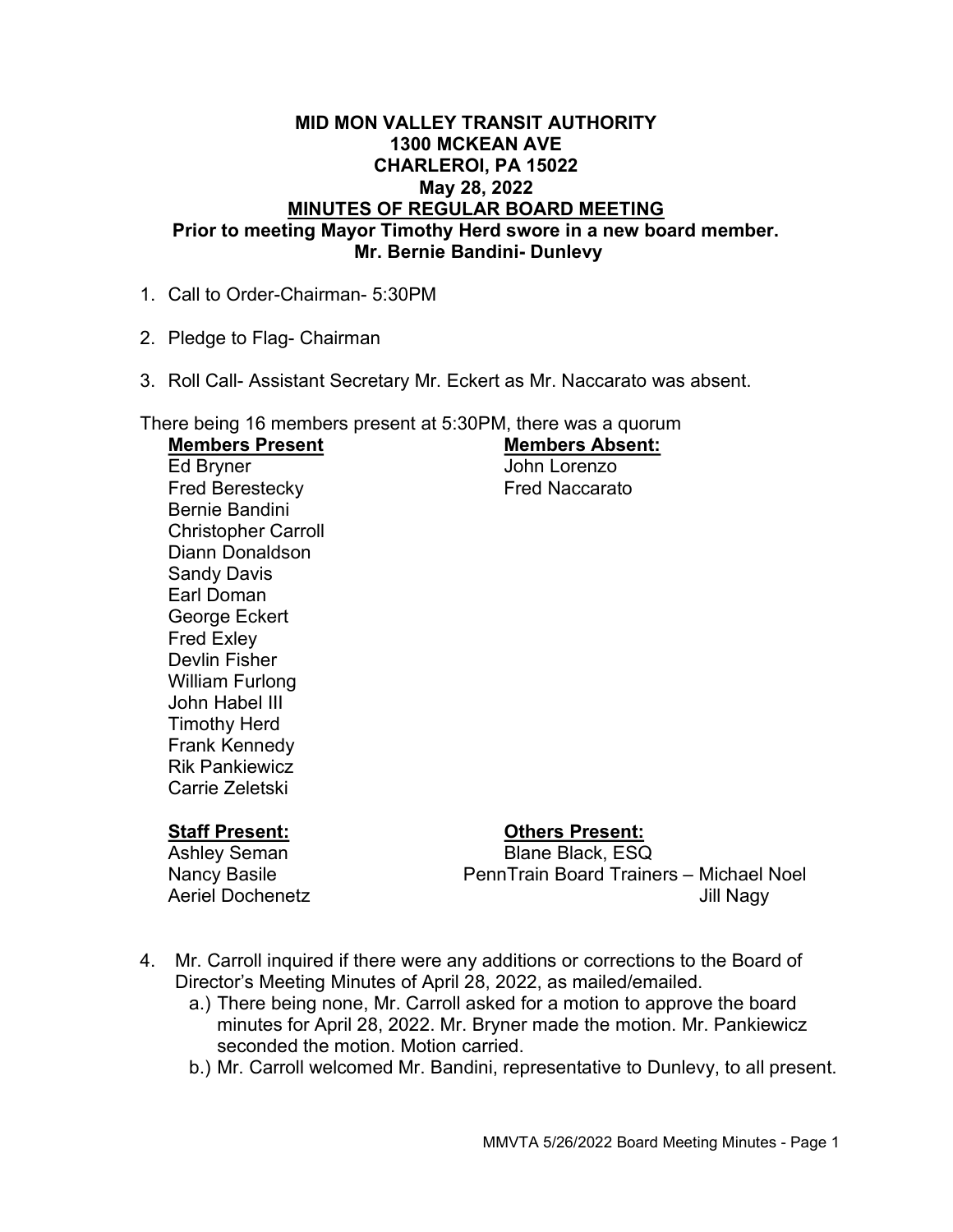- 5. Public Forum No report
- 6. Report from the Carrier: MV Transportation Inc, Mrs. Seman spoke as Mr. Roncone was absent
	- a.) Mrs. Seman referred to **Attachment I.6** for further details, provided in the agenda packet.
		- i. Mr. Eckert motioned to table the Report from the Carrier until next month's meeting. Ms. Davis seconded the motion. Motion carried.

### 7.Chairman's Report

- a.) Mr. Carroll reported that the Reorganizational Meeting will be held directly after the June 23 regular board meeting. If you would like to submit a nomination, you may turn it into the office prior to or at June's meeting.
- b.) Mr. Carroll reminded all present, Board Training is being held directly after today's meeting.

### 8. TREASURER'S REPORT

a). Ms. Zeletski reported that the Finance Management Committee was sent the finance report to review, and referred all members present to Attachment I.8.a. in their agenda packets.

- i. The total bills for this month amount to \$375,750.86 in Operating Expenses and \$60,860.78 in Covid Expenses.
- ii. An additional check #1660 to Warren Electric in the amount of \$3,726.00 was added after the report was issued. Work is needed to address an electrical issue at the bus facility.
- iii. Capital Expenditures for this month are:
	- 1. \$2,112.00 payable to Scheidt & Bachmann for 30% down of ConnectCard Farebox Upgrades (Progress Payment #1) (Federal, Local and State Funds)
	- 2. \$9,848.75 payable to Scheidt & Bachmann for Farebox Extended Warranty (Federal & Local Funds)
	- 3. \$70,877.86 payable to AVAIL Technologies for Infotainment Signs (Progress Payment #3) (State & Local Funds)
	- 4. \$62,526.71 payable to AVAIL Technologies for Infotainment Signs (Progress Payment #4) (State & Local Funds)
- iv. Ms. Zeletski made a motion that we accept this month's Financial Report and approve payment of the same. Mr. Berestecky seconded the motion. Motion Carried.
- b.) The Capital Projects list follows the Finance Report and is found in Attachment  $I.8.b$
- 9. COMMITTEE REPORTS
	- a) Human Resources Carrie Zeletski, Chairperson-No Report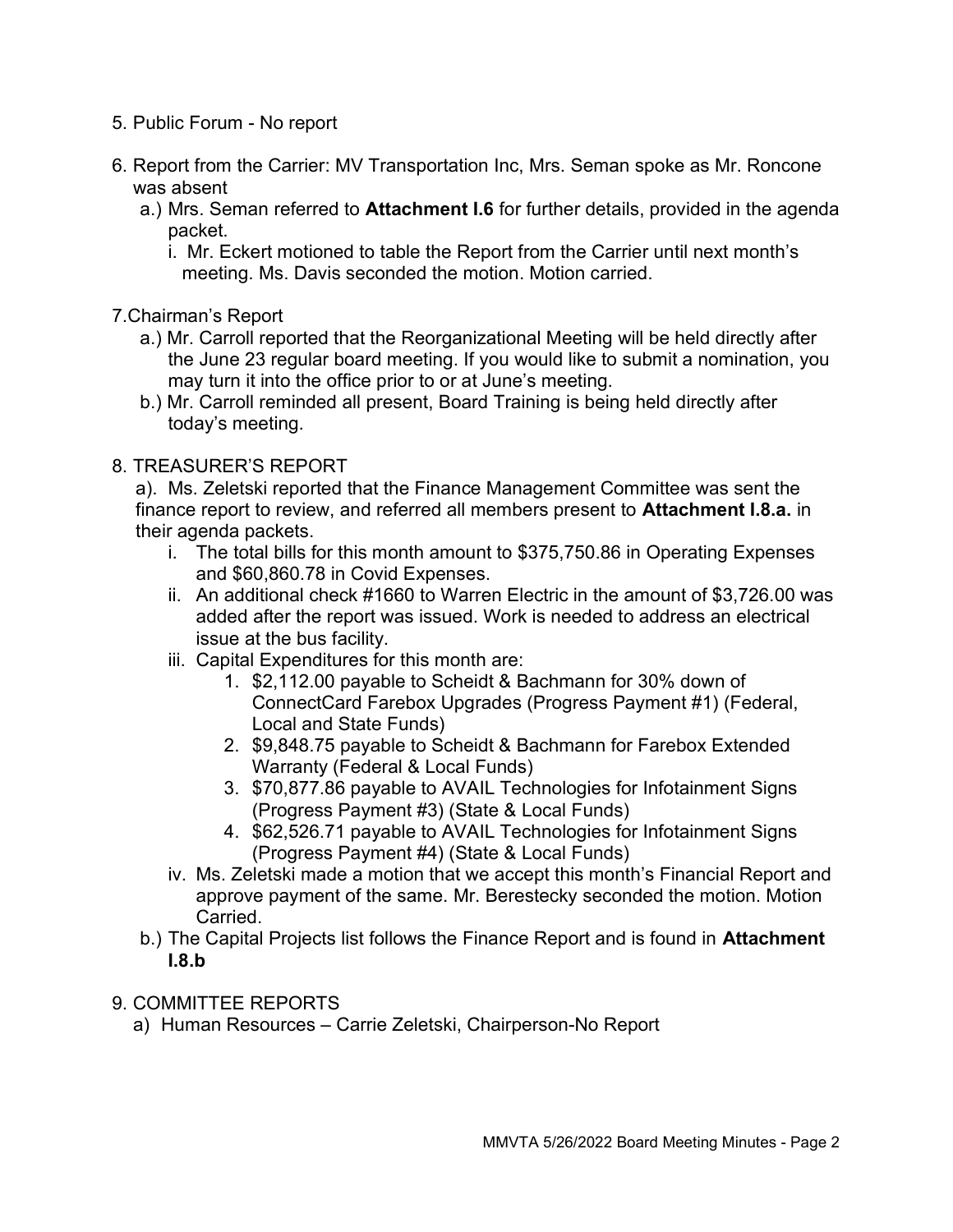- b) Steering Committee Devlin Fisher, Chairperson
	- i. Mr. Fisher stated there was a committee meeting held on May  $23<sup>rd</sup>$  where MMVTA's Washington County request for local match was discussed and asked Ms. Basile if there have been any new developments regarding funding since they last met? Ms. Basile stated that the MMVTA received a local match check from Washington County in the amount of \$25,000.00. Also discussed, was the feasibility of purchasing and installing electric vehicle charging stations and funding scenarios. Mr. Fisher stated that Mr. Berestecky was to reach out to Donora Public Library and Mr. Pankiewicz to Carroll Township to secure information about charging stations installed at both these locations. He also noted that Ms. Donaldson had a relative that provided information regarding EFT safety at charging stations.
- c) Safety & Security Ed Bryner, Chairperson- No Report
- d) By-Laws Fred Berestecky, Chairperson- No Report
- e) Capital/Construction Chris Carroll, Chairperson- No Report

# 10. REPORTS OF ADMINISTRATIVE PERSONNEL

- a.) Executive Director
	- i. Mrs. Seman notified the board that the  $2<sup>nd</sup>$  Renewal Contract with California University, for the Vulcan Flyer service, has been signed and will continue for another year.
- b.) Marketing
	- i. National Transportation week was from May  $15<sup>th</sup>$  May  $21<sup>st</sup>$ . During this week Ashley and Aeriel handed out promo items and chips at the Belle Vernon Walmart. They also traveled to different communities to hand out items. The bus drivers also passed out items.
	- ii. The Transit Center was closed and there was no bus service on May 30, 2022, in observance of Memorial Day.
- 11. REPORT OF THE SECRETARY- Assistant Secretary Mr. Eckert-No Report
- 12. OLD BUSINESS
	- a.) Mrs. Seman updated the board on service to Spartan Health Complex. She reached out to Mr. Walt Henry who agreed to allow the MMVTA to explore a pilot service where riders can request a drop of at the site on local fixed route services, which travel near the complex. Drivers would only deviate off the route upon request. Riders that are dropped off at the complex would need to call the bus to request a pick-up. Mrs. Seman explained that Mr. Henry's concern was the amount of bus traffic that would be created if a stop was added to the schedule, but would be receptive to the occasional, as-needed trips. Ridership and costs would be assessed at the end of year service.
		- i. Ms. Davis added that Mr. Henry was also concerned about a bus safely pulling out of the complex.